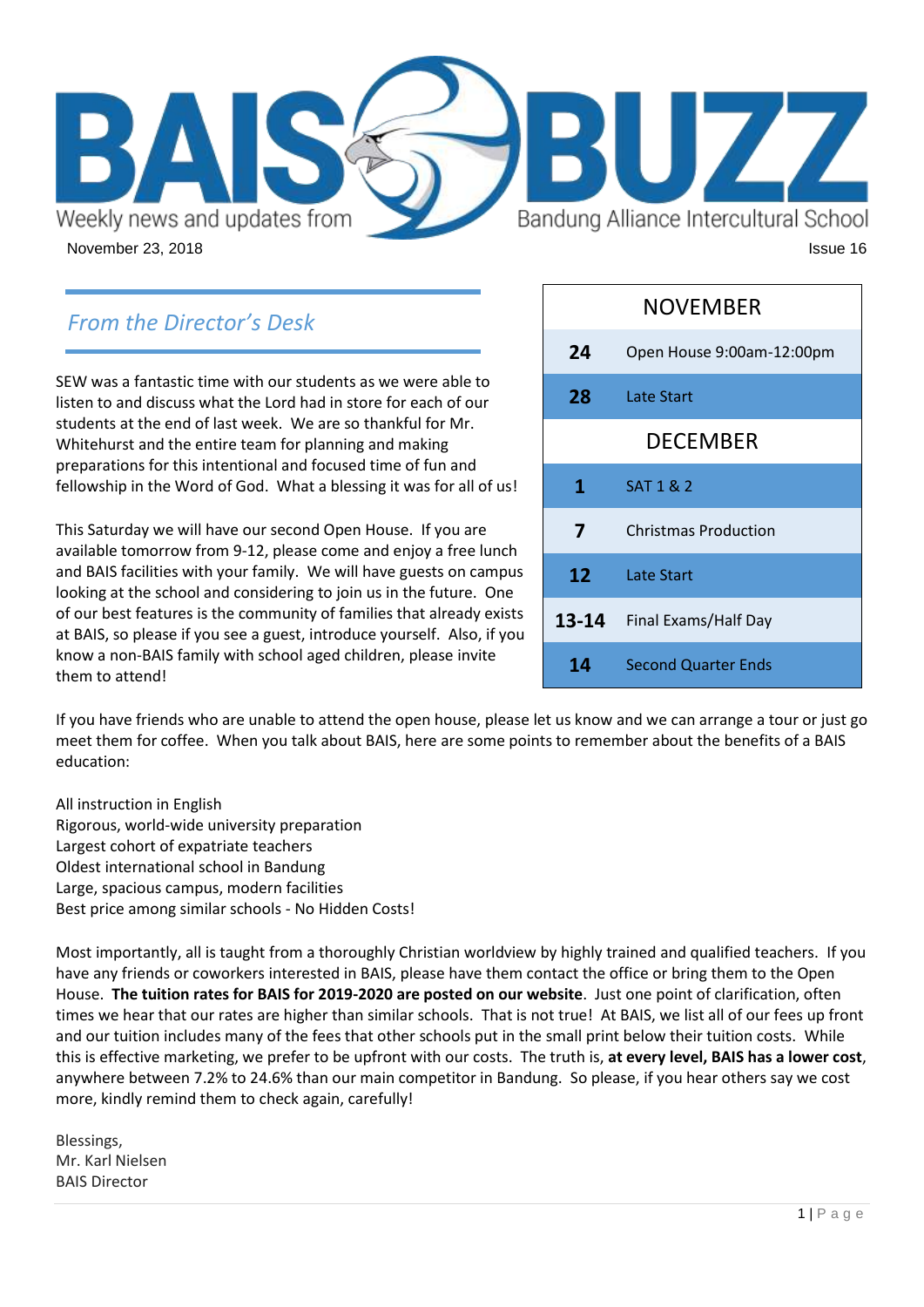### **FINANCE NEWS**

We want to take this opportunity to remind you that the second semester payment is due on or before Monday, January 7, 2019. Additionally, the payment options that BAIS allows here in Indonesia are as follows:

For Indonesian Rupiah cash payments, please pay directly to the BAIS Finance Office during office hours. BAIS accepts cash payments between 7:45 a.m. and 3:00 p.m. For bank transfers, please pay directly to the BAIS bank account with full detailed information regarding the student's name and grade in the information section of the bank form. The bank account information is the following:

Bank Name: PT Bank Permata Bank Address: Jalan Merdeka No. 66, Bandung Account Name: Yayasan Bandung Alliance Intercultural S Account #: 809-01-8415 Swift Code: BBBAIDJA

Please note that BAIS does not accept Giros, Checks, or ATM transfers as a payment method. If you have any questions, please contact the Finance team at [finance@baisedu.org.](mailto:finance@baisedu.org) We thank you in advance for your cooperation.

Thank you, Mark H. Boccaccio Jr., M.Ed.

### --------------------------------------------------------- **Why Do We Do What We Do?**

## **DRAMA PRACTICE**

Nov 28

Act 1 Overture to Scene 2 Blocking *All lines in these scenes must be memorized.*

> **Performers:** All **Crew:** Kadin and JiHun

You may have asked yourself why does BAIS offer the Early Bird Discount. That is a great question. BAIS offers the Early Bird Discount for a couple of reasons.

The discount allows BAIS families to be able to save an additional 3% or 5% on their educational costs. As we all know, costs are rising in every area of life and education is usually no different. However, that cannot be said about BAIS next year. BAIS has worked hard to keep the costs level or even lower some of them for the 2019-2020 school year. The Early Bird Discount is another way that BAIS partners with you to provide your students an excellent education.

· By taking advantage of the Early Bird Discount you help BAIS plan for the next school year. It provides valuable information to help us make important decisions on personnel, curriculum, and facilities. This information allows BAIS to be better prepared to serve your family.

I hope this helps you know why we offer the Early Bird Discount. Please take advantage of the 5% discount for the 2019-2020 school year on or before March 1, 2019. Mark H. Boccaccio Jr., M.Ed.



## **Face the Facts!**

\_\_\_\_\_\_\_\_\_\_\_\_\_\_\_\_\_\_\_\_\_\_\_\_\_\_\_\_\_\_\_\_\_\_\_\_\_\_\_\_\_\_\_\_\_\_\_\_\_\_\_\_

Elementary students in grades 1-5 have the opportunity to compete in the 'Face the Facts' math competition at the end of the semester. 1st & 2nd graders compete on addition & subtraction math facts to 20. 3rd, 4th, and 5th graders will compete on multiplication and division facts to 12s. Please look for information and a permission

slip in Friday Folders of students in grades 1-5. Parents are invited to watch the final competition on Dec.13th.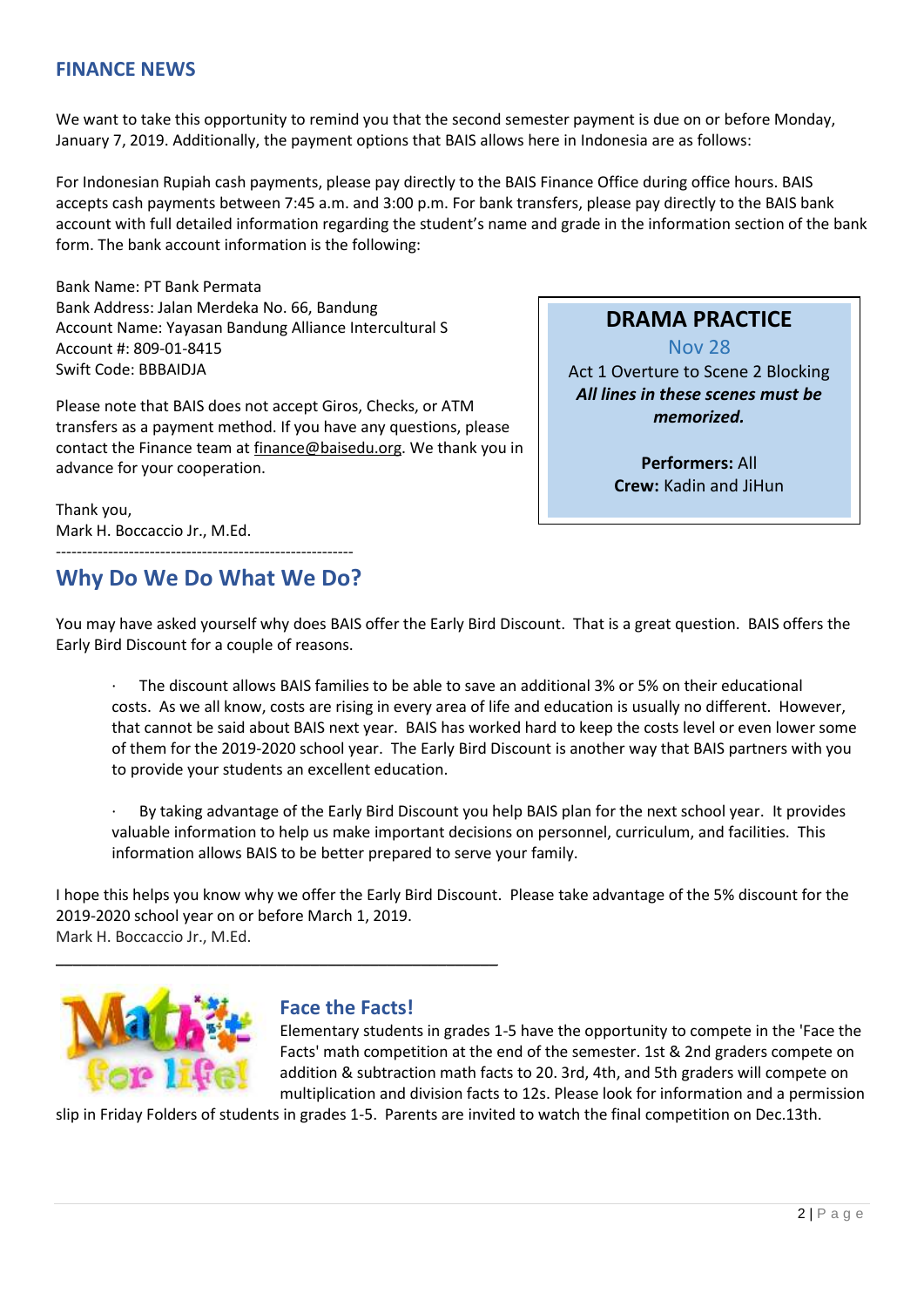

## Christmas Dress Code: White

Boys: a white top and white knee-length shorts or pants Girls: a white dress or white top & bottom (white skirt / long pants or knee-length shorts) -If you cannot find white pants for boys in Indonesia, please prepare black pants for boys -Girls should follow the white color code.

Christmas Rehearsal **Monday, December 3, 2018** 2:45 PM - 3:45 PM, Elementary students 3:45 PM - 4:30 PM, Secondary students

BAIS Christmas Choral Festival Friday, December 7, 2018 at 5:30 PM -------------------------------------------------

## **ANGEL TREE CHRISTMAS Coming Soon!**

BAIS will again participate in the Angel Tree Christmas gift donation to Permata Bali Children's Home in Karangasem, Bali.

We have long had a relationship with Ibu Tina and her workers and children at the home and consider it a blessing to bring Christmas cheer to them every year by donating gifts! They have been very blessed by our generosity every year and they are always thankful for the gifts.

Here's how it will work: Next week you will see an "angel tree" in the upstairs hallway outside of room 201. You can choose one child or worker at the home. If you want to choose an angel, please see Ms D. so she can record the information. Then you will buy a gift or gifts for that person. The total cost is around 150,000 IDR. Wrap the gift (perhaps with a kind note) and return it to Ms D no later than Friday, December 7th. We will ship the gifts to Permata Bali in time for Christmas!

------------------------------------------------------

## **Athletics & Club News**

#### **IISSAC Basketball**

- BAIS boys basketball game TODAY against SMAN Cisarua.
- BAIS also has a game Monday, Nov. 26 against Trimulia. Girls will start at 4pm and boys will follow.
- Friday, Nov. 30, BAIS will play at BIS Girls will start at 4pm and boys will follow.

Please come out and support your BAIS Eagles.

#### **After School Clubs and Activities**

 **Sea Tribes will have a "Fun Run"** fundraiser TOMORROW here in Kota Baru. There will be a 10K, 5K, and 1,500m sprint competition. Registration and Checkin starts at 6am. The 10K begins at 6:30am. All proceeds go to raise money for the Sea Tribes trip in March. Register with Ibu Hani (0812.1448.1338) or use the [Google Form](https://goo.gl/forms/xjwO3aNcePgtakej1)

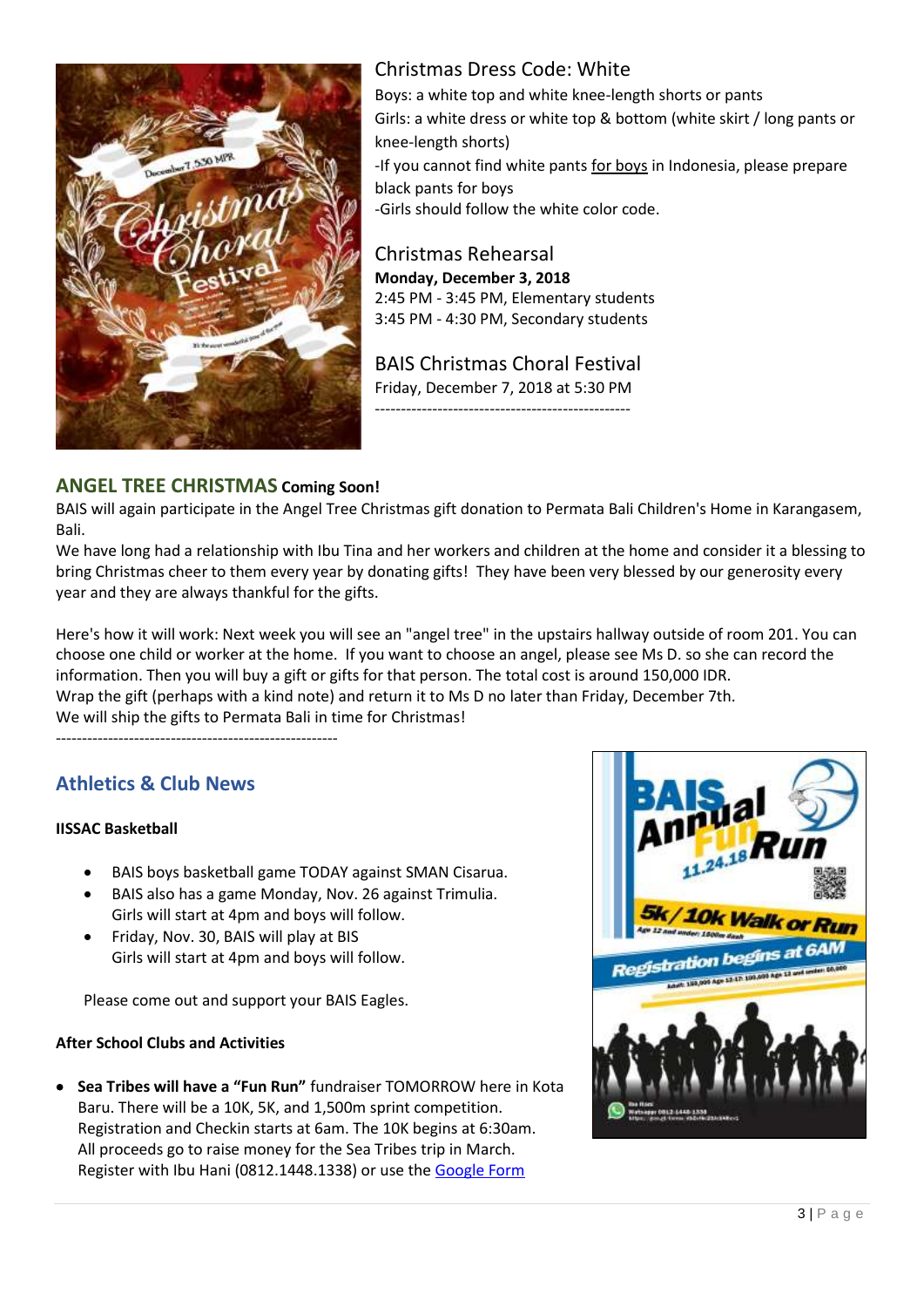**Young Tigers** will host an invitational tournament Saturday, Nov. 24 from 8.30am to noon. All elementary students are invited to play in the tournament. Non-Young Tiger participants need to pay 50.000Rp to Ibu Dias or Mr. Powers.

Keep your eyes on the BAIS Buzz for updates, changes, and more information! Click on the BAIS Athletic Department's Facebook [PepSquad](https://www.facebook.com/groups/1489871781327569/) page for pictures and announcements about IISSAC and after school clubs/activities.

---------------------------------------------------------------------------------------------

## WRITING ASSESSMENT

**Prompt #2: Tell a brief story of a person who wakes up to find herself/himself in an unusual circumstance or place and how she/he returned to normal.** 

#### **Waking Up by Daniel Nix**

Hugo awoke one more morning feeling rather peculiar. He tried to look around, but found that this was a rather difficult task. He stretched himself, sat up in bed, and scratched at where his head should have been. Ah yes, of course, that was it. His head was missing. Hugo found himself rather perturbed by this revelation, and soon stumbled downstairs from his bedroom to fix himself a large cup of coffee, something to get his mind going. Sitting at his kitchen counter, he pondered this strange occurrence, and realized that he rather missed his head. Sure, it got in his way sometimes and had caused him some inconvenient slip-ups of the tongue, but he nevertheless had always felt rather attached to it.

He soon roused himself from thought and decided he had better bring in the mail. After all, he certainly couldn't allow inconveniences to get in the way of his routine. His neighbor, Mr. Jones (who spent his days maintaining his garden, library, and children among other things), was obviously not thinking quite as clearly as Hugo and scowled as the young man passed him. "How indecent", thought Mr. Jones, "showing yourself in public without your head. In my day such a thing would not have been tolerated." Hugo, for his part, did his best to be polite, but he was still feeling a bit confused after the morning's continuing ordeal.

Having retrieved his parcels, Hugo sat down to read through them over breakfast. He found that it was a fair bit harder to enjoy the taste of his food than it usually was, but put it down to a bad night's sleep. Sorting through the papers, he soon found a loan payment that had somehow remained unaccounted for and decided he'd better get it checked off the list as soon as possible.

On the way to his car, however, he tripped at least twice, dropped his keys a few times, and spent at least five minutes looking for the phone that was in his pocket. Finally scrambling into his car, he settled down for the drive to the bank. Luckily he knew this route quite well and found his way without too much trouble. As he climbed out of his car, a little girl and her mother passed by on the sidewalk.

"Mommy, why is that man so weird?" the little girl shouted.

"Hush now, be polite," her mother replied, obviously trying to hold back her own stream of laughter, questions, and comments on Hugo's strange condition. Hugo tried to give the woman a friendly nod, but it came off as more of a slight stoop of the shoulders.

Entering the bank, he was greeted with more stares and agaped mouths. Hugo realized this was probably due to his putting his shirt on inside-out that morning. How clumsy of him! Walking to the nearest help desk, he presented the bill and the appropriate amount of cash, and after a few minutes of sorting out his debt, concluded procedures and left the bank feeling satisfied. The teller, on the other hand, spent the next five minutes daydreaming about what might have resulted in this encounter with such an odd client.

A few awkward stares and biting comments later, Hugo found himself home again, having completed his errands for the day. As he walked past the mirror he kept in his hallway, he glanced over and found that his head was right back where it was supposed to be. "How odd," he thought, "I didn't even feel it." It must have found its way back sometime during the day, although precisely when he could not recall. He knew he had been missing it at least up until the hair salon, which had led to a rather embarrassing encounter with his barber. In any case, he was rather relieved to have it back and put it straight to use hitting it against a cabinet door he had forgotten to close. Still, the shout of pain felt much better to unleash than the early morning conversations, which had felt somewhat slurred and hard to understand.